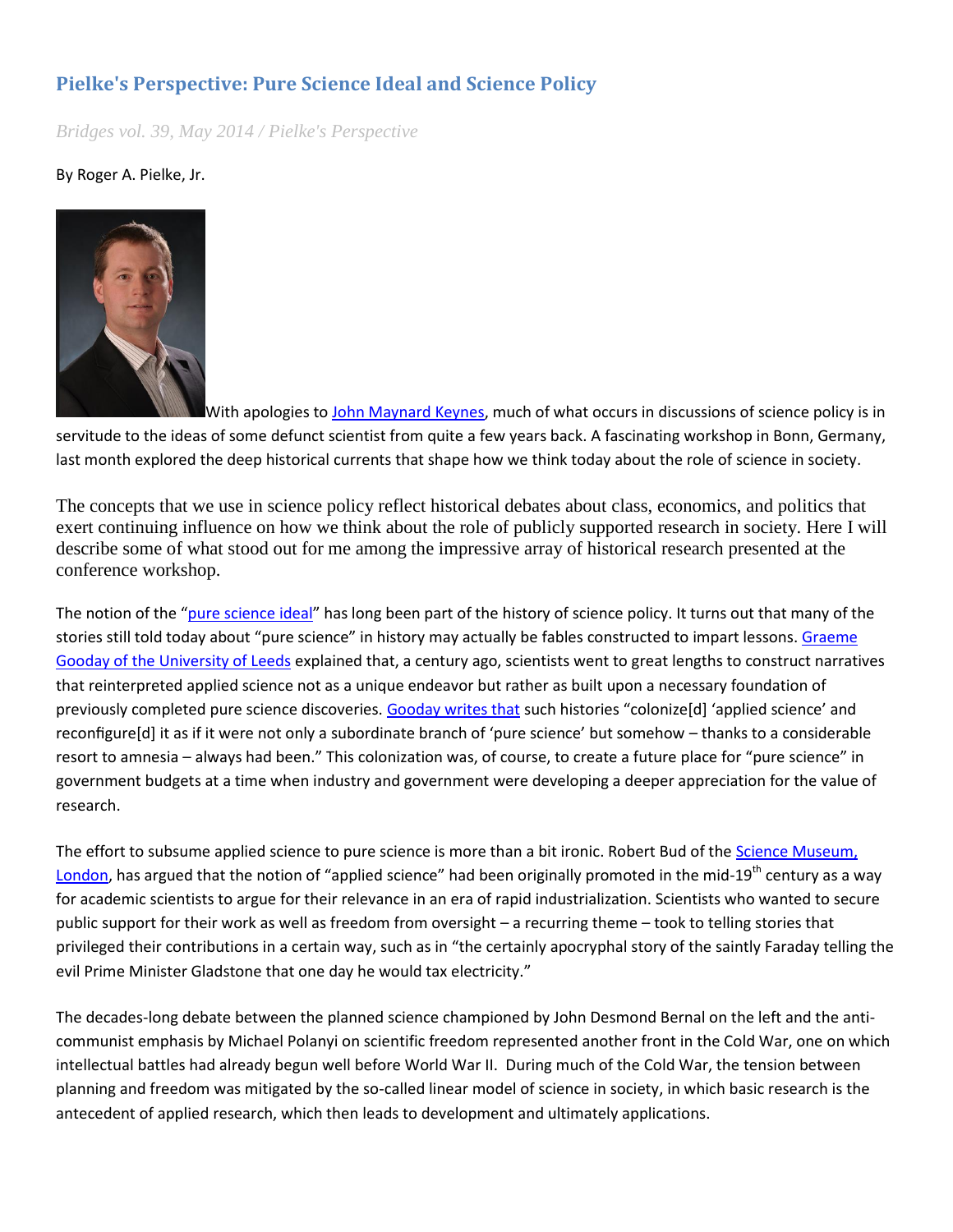[The semantic importance of "basic research" –](http://sciencepolicy.colorado.edu/admin/publication_files/2012.20.pdf) a phrase that entered the English lexicon around 1920 but only became prominent following the 1945 publication of Vannevar Bush's *Science: the Endless Frontier* – cannot be overstated. Its plasticity as a political symbol allowed scientists to believe that with public funding they were following the pure science ideal while politicians could simultaneously believe that they were making investments in direct response to societal needs. The underlying conceptualization tied the "colonized" history of pure science to demands for scientific utility, while integrating the larger political rhetorics of the left and the right.

It is no surprise, then, that the semantics of science policy, and the underlying conceptualizations, have traveled far in space and time. [Désirée Schauz of the Munich Center for the History of Science and Technology,](https://www.fggt.edu.tum.de/en/personen/desiree-schauz/) and one of the workshop's co-organizers, explained that under the Nazi regime an initial distinction was made between *Grundlagenforschung* (basic research) and *Zweckforschung* (goal-directed research). This distinction created a space for a degree of autonomy in Germany's state-centered science. She explained that, "The metaphor of 'basic' did the trick: it conveyed that science would lay the foundation for all kinds of future benefits."

After the war, according t[o Gregor Lax of the University of Bielefeld,](http://www.uni-bielefeld.de/bghs/personen/profile/gregor_lax.html) West Germany adopted a language highly consistent with that of the linear model: *Grundlagenforschung* (basic science) and *Anwendungsforschung* (applied science). According to [Manuel Schramm of the Technical University of Chemnitz,](http://www.tu-chemnitz.de/phil/geschichte/wsg/mitarbeiter_schramm.html) Communist East Germany went so far as to institutionalize its research programs explicitly under these concepts (and, I should add, in a framework surprisingly similar to that used by the US Department of Defense). The specific meanings of concepts that were shared far and wide differed according to their local context. However, it is a testament to the power of "basic research" as a political symbol that it could be adapted to science policies of the United States as well as those of East Germany.

[Alexei Kojevnikov, from the University of British Columbia](http://www.history.ubc.ca/people/alexei-kojevnikov), explained that "pure science" had no place in the early Soviet Union, where it was considered to be "a false consciousness of academics in contemporary bourgeois societies." Later, after Sputnik, the Soviet Union also came to recognize a distinction between "basic" and "applied" research. Likewise, [Zuoyue Wang of California State Polytechnic University, Pomona](http://www.csupomona.edu/~zywang/), explained that: "For much of the history of the People's Republic of China, debates over basic vs. applied research drove, animated, and sometimes masked the dynamics of its science policy – making and politics." The concept of "fundamental research" did similar work in the UK, according to [Sabine Clarke of York University,](https://www.york.ac.uk/history/staff/profiles/clarke/) where colonial development was offered as the justification for significant "fundamental research" investments from the British Treasury.

Incredibly, over the twentieth century, a period characterized by massive global conflicts, the conceptualization of science policy became universalized in important respects and perhaps even as a direct consequence of those conflicts. Over that period, we also saw the transnational community of scientists developing a shared political agenda in pursuit of public support quite apart from the big ideological battles of the times. To be sure, plenty of scientists were caught up in those battles as well. Today, the modern "science lobby" is a globalized community that crosses national borders and has created its own supranational institutions and practices.

Yet, in more recent times, the universalized language of science policy has begun to show weaknesses. Part of this no doubt has to do with the end of the Cold War and part with ever greater government demands for accountability from researchers, straining the old linear model whose claim to describing how the real world works has frequently been shown to be quite limited, although accepted for decades as a "[schizophrenia](http://www.sciencemag.org/content/156/3783/1699.short)."

Times may be changing. "Innovation," according to [Benoît Godin of the University of Montreal](http://www.csiic.ca/), "is a counter-concept to science – and more particularly to basic research" and thus threatens to upset the old order. [Tim Flink, WZB Berlin Social](http://www.wzb.eu/en/persons/tim-flink)  [Science Center](http://www.wzb.eu/en/persons/tim-flink), showed how the European Research Council has sought to redefine "basic research" with the new jargon of "frontier research." Flink argues that such a semantic shift helps to overcome two deficits of legitimacy: one in